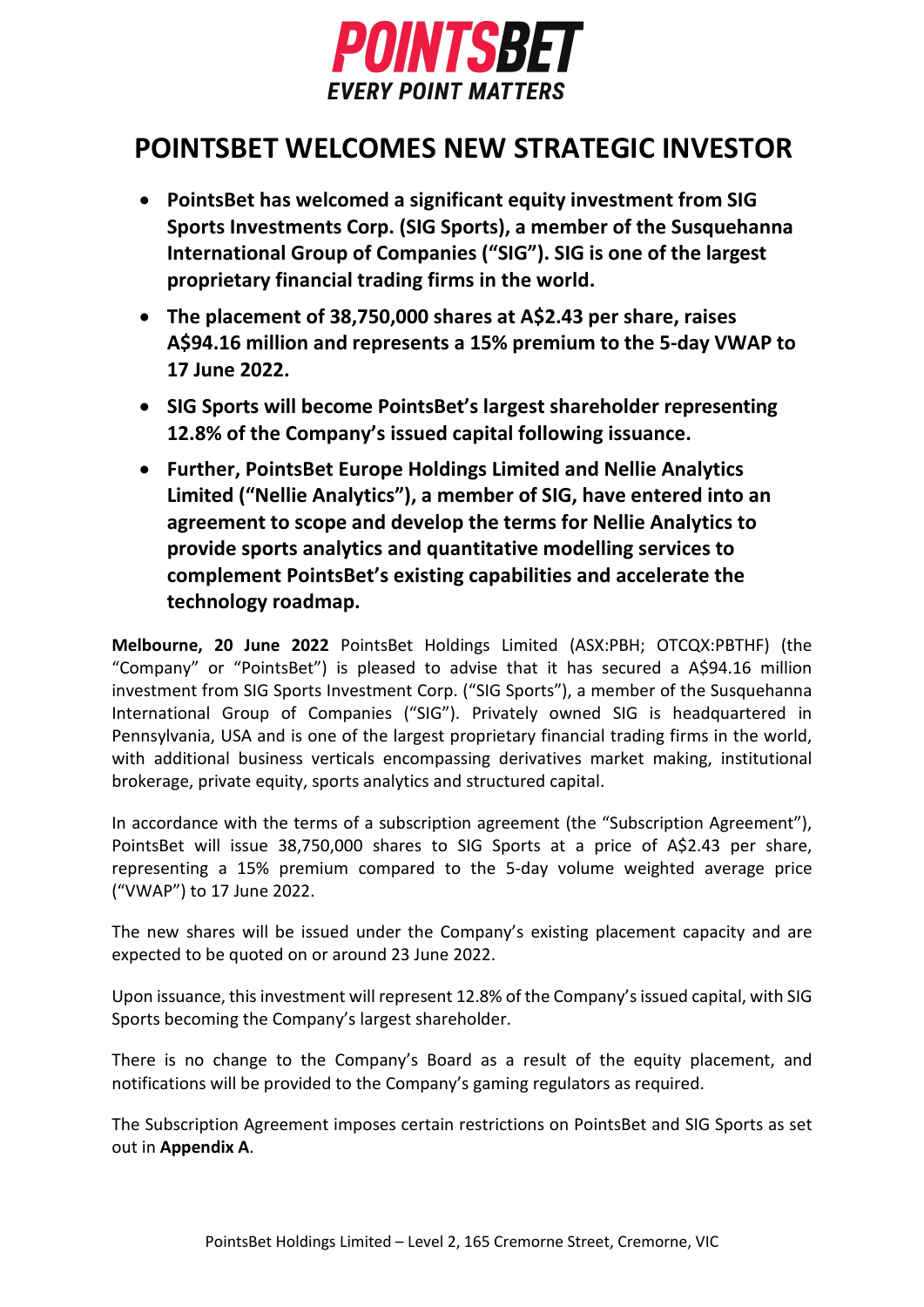

Commenting on the investment, SIG Co-founder and Managing Director Mr. Jeff Yass said: "*After several years of thoroughly evaluating the North American sports betting market for the right partner, SIG Sports is pleased to have made what we consider to be a long-term investment in PointsBet. We have been following their journey for some time and have developed a very positive view of the overall business operations and the capability of the PointsBet leadership team. We believe PointsBet has great potential for future growth and success in the North American sports betting market and SIG has both the analytics and capital to help realize that potential*."

PointsBet Chairman Mr. Brett Paton said: "*We are delighted to pair up with a visionary investor which has committed ongoing support and is eminently qualified in analytical trading in financial markets, and now in sports. The cultural alignment between both organisations is strong, and this investment will assist with expanding and growing our North American operations as we seek to lead in in-play betting and enhancing the overall customer experience*."

# **Acceleration of Sports Analytics and Quantitative Modelling Capabilities**

The Company also announces that its wholly owned subsidiary, PointsBet Europe Holdings Limited, formerly Banach Technology Limited ("PBE"), has entered into an exploratory agreement with Nellie Analytics, a member of SIG, pursuant to which Nellie Analytics will provide agreed exclusive sports analytical services (the "Exploratory Services") to PBE at nil cost for a period of nine (9) months (the "Exploratory Term").

During the Exploratory Term, Nellie Analytics will provide PBE with sports analytics and quantitative modelling services while the parties continue to scope and develop the terms for additional services (the "Further Services"), with the intention of entering into a definitive long-term agreement (the "Definitive Agreement"). It is the intention of the parties that consideration under the Definitive Agreement will be provided to Nellie Analytics (or its nominee) via long dated options to subscribe for PointsBet Holdings Limited shares (on terms to be agreed), or at the discretion of PBE, in cash.

Nellie Analytics currently utilizes in sports analytics the same quantitative approach that drives SIG's success in the financial markets, bringing together expertise in mathematics, gaming, and technology. Nellie Analytics, based in Dublin Ireland, with a team of approximately 30 technologists, has built cutting-edge quantitative models and technology to trade and make markets for professional sports using trading acumen, advanced statistical forecasting models, and quantitative research.

Building upon Nellie Analytics' capabilities, the Exploratory Services and Further Services will complement and enhance the operational capabilities of PBE and accelerate the Company's technology roadmap as it relates to highly sophisticated risk management and trading algorithms, with a focus on in-play in the North American market.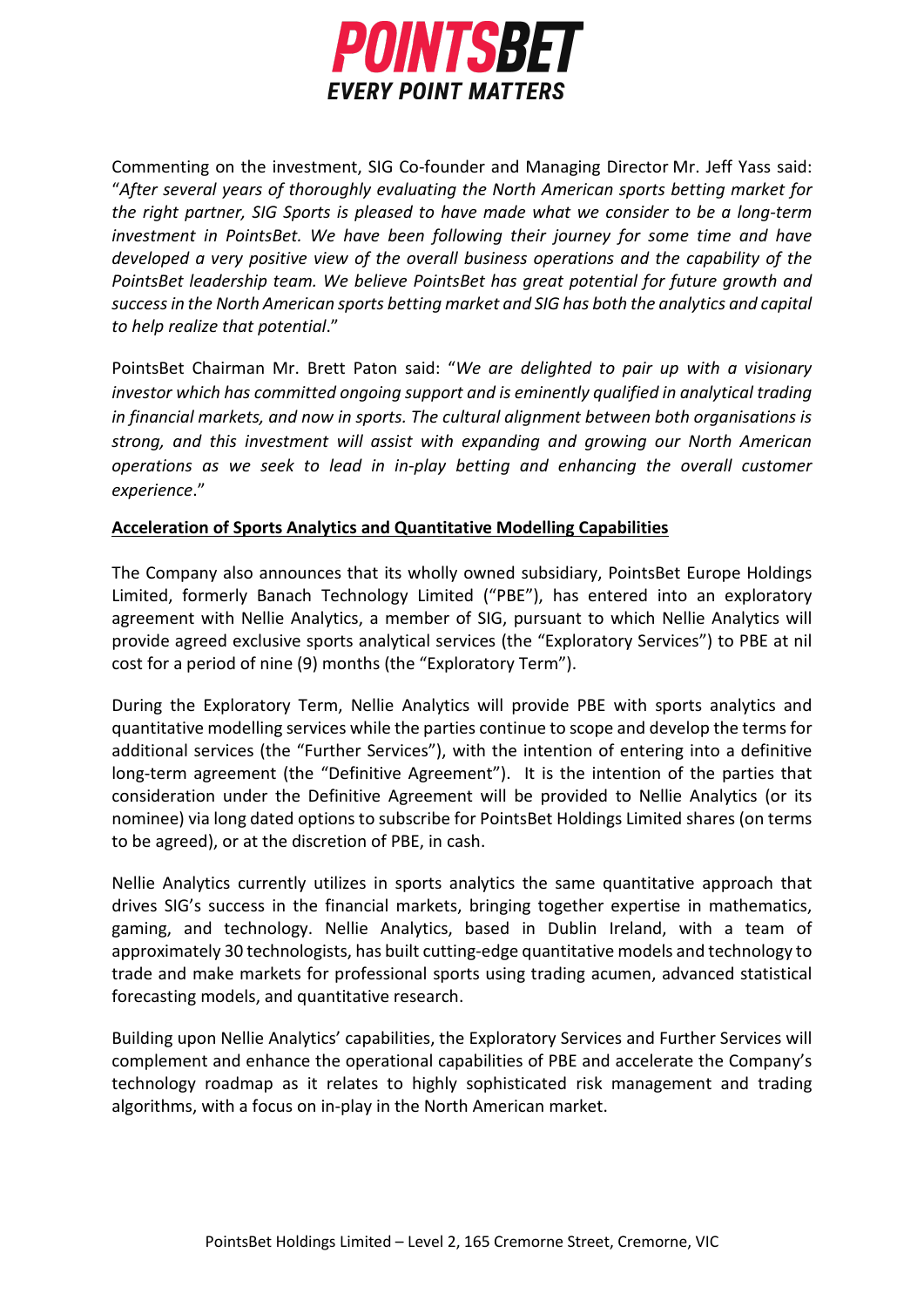

Both parties have agreed that should such a Definitive Agreement be reached, Nellie Analytics would provide the Further Services exclusively to PBE for a minimum of three (3) years with the ability for PBE to terminate the Definitive Agreement without cause at the end of each year of the term.

Commenting on the arrangements PointsBet Group CEO Sam Swanell commented: "*Excellence in technology and trading is at the forefront of everything we do at PointsBet. In Nellie Analytics we have found another like-minded team of technologists, whose services we believe can accelerate our product led strategy and thus our right to win in the USA, Canada and Australia. In practical terms, the partnership will enable PointsBet to have more accurate lines and sharper risk management. This will flow through to our customers in the form of higher wagering limits, less price suspension, faster bet placements and improved value for bettors."*

David Pollard, SIG's Head of Strategic Planning stated: "*Since its inception, Nellie Analytics has sought to leverage SIG's experience in quantitative modelling in financial markets and apply those lessons to creating a world-class sports analytics business particularly focused on inplay. We are thrilled to explore the possibility of applying that hard-earned knowledge to a like-minded partner's platform. With the North American sports betting market still being in the very early innings of its development, we believe that PointsBet, with Nellie's potential assistance, is well-positioned to capitalize on the market's inevitable growth*."

# **- Ends -**

# **About PointsBet**

PointsBet is a corporate bookmaker listed on the Australian Securities Exchange with operations in Australia, the United States, Canada and Ireland. PointsBet has developed a scalable cloud-based wagering platform through which it offers its clients innovative sports and racing wagering products, advance deposit wagering on racing (ADW) and iGaming.

#### **About SIG**

SIG is one of the largest privately held global financial institutions with more than 2,300 employees in offices throughout the world. SIG is a proprietary, securities trading firm committing exclusively its own capital to trade financial products around the world. SIG trades in almost every major asset class and corresponding derivative product in the world.

SIG founded Nellie Analytics in 2016 with a mission to develop the most predictive analytics and models in the world for various sporting and geopolitical events. Nellie Analytics leverages the capital and trading expertise of SIG to apply its advanced predictive capabilities to sports wagering with a focus on in-play.

*The new shares offered and sold to SIG Sports have not been, and will not be, registered under the U.S. Securities Act of 1933 ("US Securities Act") or the securities laws of any state or other jurisdiction and are being offered and sold pursuant to an exemption from the registration requirements of the US Securities Act and applicable US state securities laws.*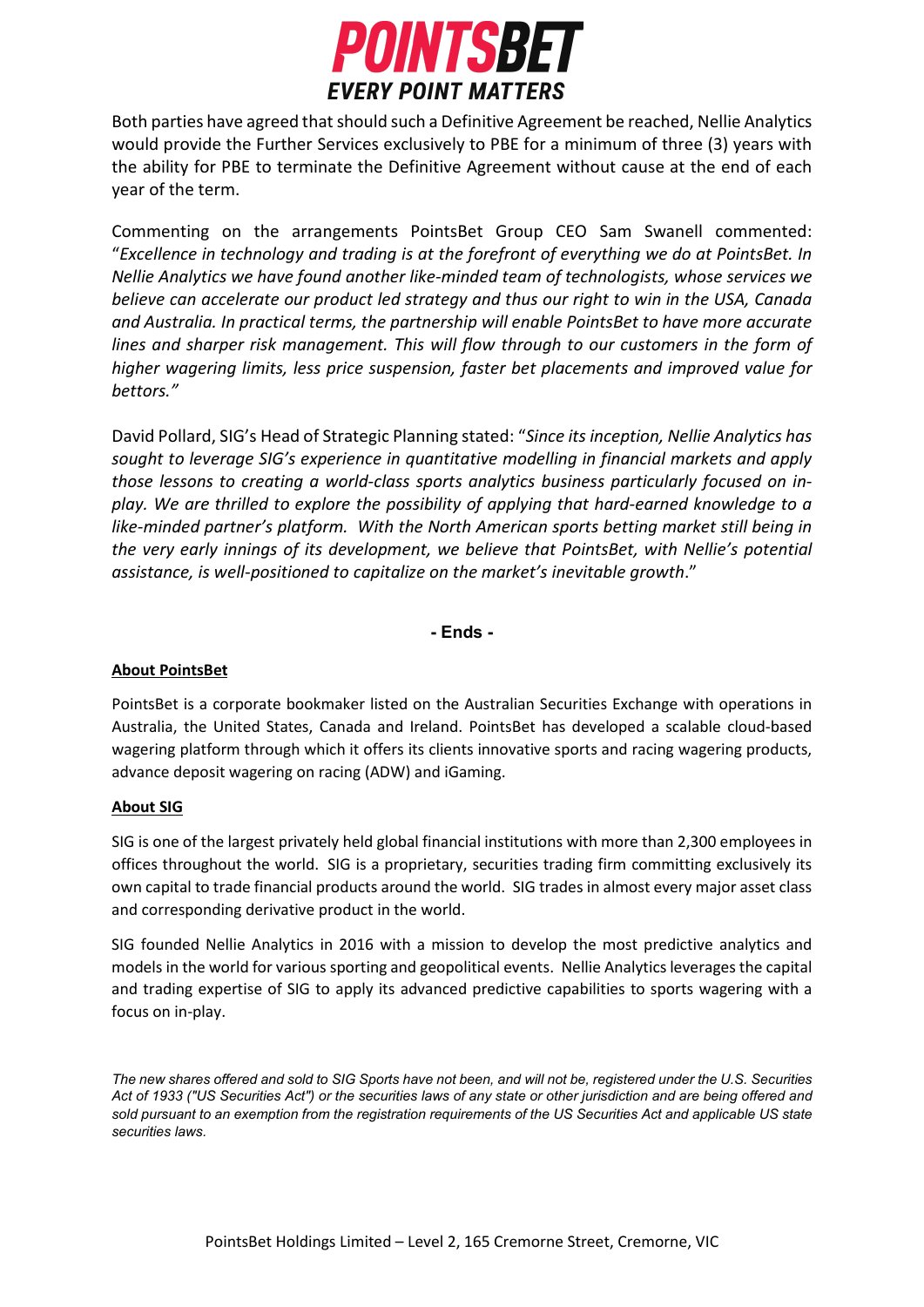

This announcement has been authorised for release by the Board of PointsBet.

For further information please contact:

For investors **Andrew Mellor** Group Chief Financial Officer [andrew.mellor@pointsbet.com](mailto:andrew.mellor@pointsbet.com)

For media **Geoff Elliott**  +61 488 051 888 [gelliott@gracosway.com.au](mailto:gelliott@gracosway.com.au)

For North American investors **Stephen Forman**  Investor Relations - North America [stephen.forman@pointsbet.com](mailto:stephen.forman@pointsbet.com)

For North American media **Patrick Sandusky** SVP PR and Communications patrick.sandusky@pointsbet.com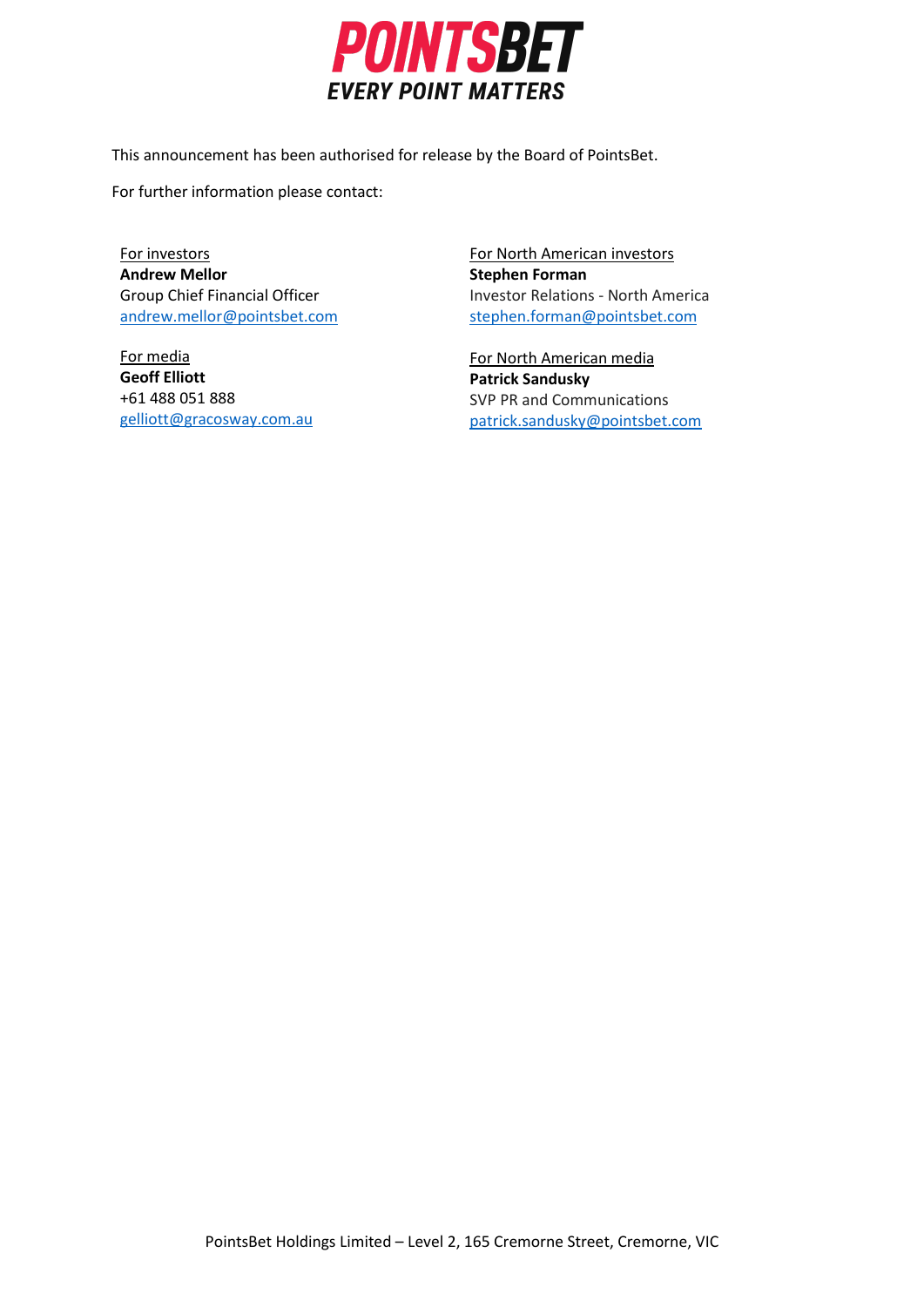

# **EQUITY PROTECTIONS**

### **Voluntary Lock-up**

The Subscription Shares are subject to a voluntary lock-up period ending on the earlier of:

- (a) the date occurring 24 months after the Completion Date under the Subscription Agreement;
- (b) the date of termination of the Definitive Agreement as contemplated under Exploratory Services Agreement; and
- (c) if the Definitive Agreement is not executed, the date of the expiration or earlier termination of the Exploratory Services Agreement.

During the lock-up period, SIG Sports will not sell, assign, transfer or otherwise dispose of those Subscription Shares.

The voluntary lock-up is subject to customary exceptions, including to allow SIG Sports to accept into or transfer those Subscription Shares in connection with a takeover bid or scheme of arrangement.

The Subscription Agreement does not restrict SIG Sports from acquiring additional interests in PointsBet Holdings Limited (there is no standstill).

# **Notice of Change of Control Transaction**

For a period of 60 months after the Completion Date under the Subscription Agreement, the Company has undertaken to inform SIG Sports if it receives any confidential approach with respect to a proposed bona fide third-party control transaction in respect of which the board, acting in good faith, considers it would, or would likely be prepared to, accept and recommend to shareholders. The Company's obligation to inform SIG Sports extends only to the fact of, and not the identity of the person or any terms of, such proposed control transaction.

Upon giving such notice, the Company must not enter into an agreement, arrangement or understanding in relation to such confidential approach for 30 days or publicly recommend shareholders to take any action in relation to the proposed control transaction, but is otherwise not prohibited from:

- (a) continuing its discussions with the third party proposing such control transaction in anticipation of entering into such an agreement, arrangement or understanding after the end of the 30-day notice period;
- (b) publicly disclosing the fact of, and any information in relation to, the proposed thirdparty control transaction; and
- (c) providing further guidance to shareholders (including a recommendation) following the expiration of the 30-day period.